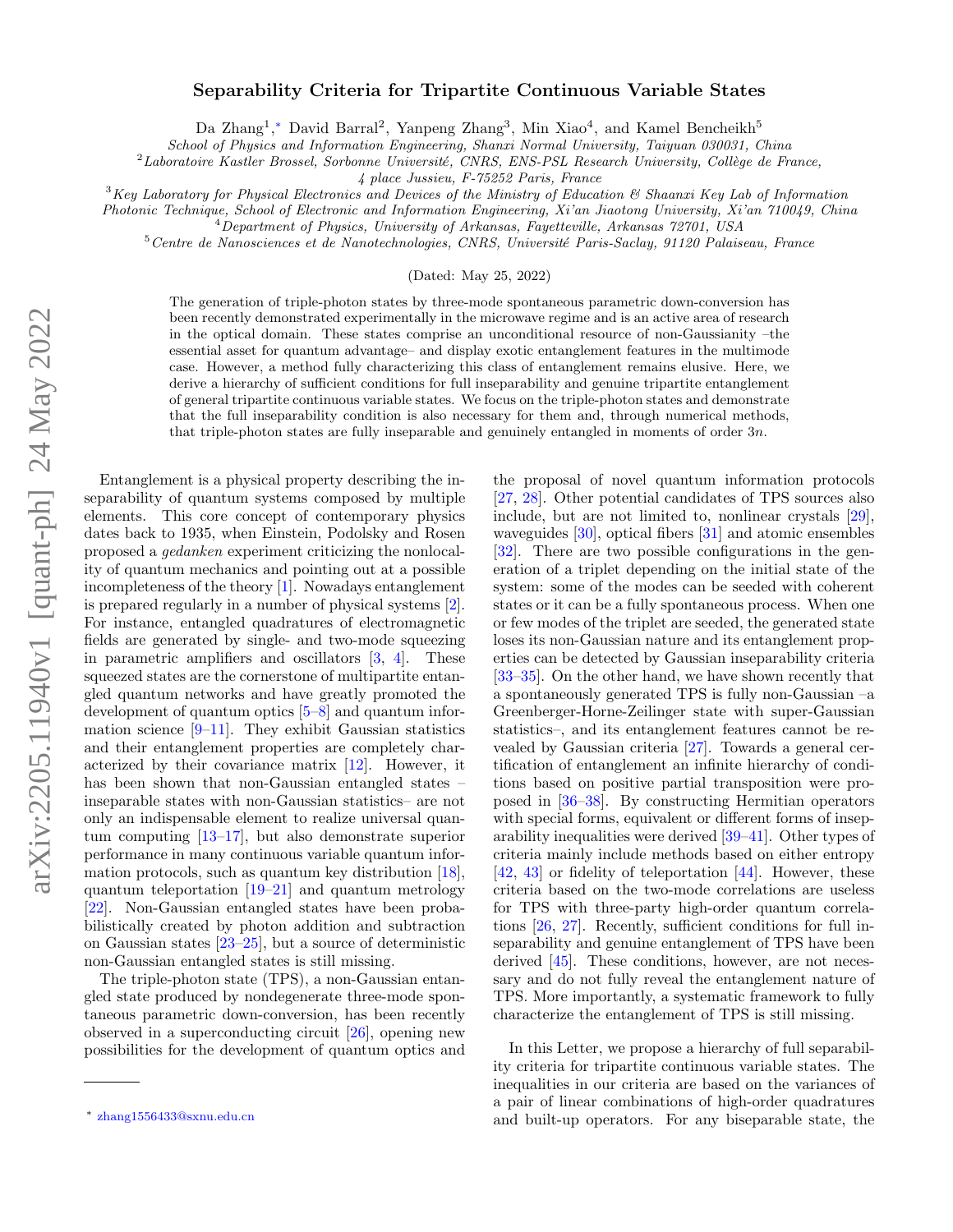sum of the variances of the corresponding hierarchical operators is bounded from below by the value of the mode-dependent photon number resulting from the sum uncertainty relations. Thus, these inequalities should be satisfied for fully separable tripartite states. We then study how strong these boundaries are for TPS. As with Gaussian states, the entanglement properties of arbitrary bipartitions of TPS can be jointly characterized by a series of high-order covariance matrices. Using this feature, we prove that the proposed inequalities are necessary and sufficient conditions for the separability of corresponding high-order covariance matrices, which establishes a systematic framework for the entanglement characterization of TPS. Based on our full separability conditions, we derive a hierarchy of stringent conditions which rule out mixtures of biseparable states resulting in genuine tripartite non-Gaussian entanglement criteria. Finally, we demonstrate the hierarchical entanglement structure of TPS by means of numerical simulations.

We start our analysis by considering the interaction Hamiltonian describing the nondegenerate three-mode spontaneous parametric down-conversion

$$
\hat{H}_I = i\hbar \kappa (\hat{a}_1^\dagger \hat{a}_2^\dagger \hat{a}_3^\dagger \hat{a}_4 - \hat{a}_1 \hat{a}_2 \hat{a}_3 \hat{a}_4^\dagger), \tag{1}
$$

where  $\kappa$  is the third-order nonlinear coupling constant. The annihilation operators  $\hat{a}_1$ ,  $\hat{a}_2$ ,  $\hat{a}_3$  and  $\hat{a}_4$  describe respectively the three down-converted modes and the pump mode. Under the dynamic evolution generated by the Hamiltonian [\(1\)](#page-1-0) acting on input vacuum or thermal states, it has been demonstrated theoretically [\[27,](#page-4-18) [45\]](#page-5-11) and experimentally [\[26\]](#page-4-17) that third order is the lowestorder quantum correlation of TPS. Taking into account its symmetry and non-Gaussianity, TPS should present also 6th- and 9th-order quantum correlations, and even higher. This means that the well-developed entanglement criteria involving second-order correlations are no longer applicable to the TPS [\[35\]](#page-5-3).

We introduce the high-order quadrature operators  $\hat{q}_k^n = (\hat{a}_k^{\dagger n} + \hat{a}_k^n)/2$  and  $\hat{p}_k^n = i(\hat{a}_k^{\dagger n} - \hat{a}_k^n)/2$  for the subsystem  $\hat{k}$ , satisfying the commutation relation  $[\hat{q}_k^n, \hat{p}_k^n] =$  $i\hat{f}_k^n$ , where the superscript n is a positive integer representing the hierarchy index and the full expressions of  $\hat{f}_k^n$  are given in the Supplementary Material [\[46\]](#page-5-12). Likewise, the built-up operators  $\hat{q}_{lm}^n = (\hat{a}_l^{\dagger n} \hat{a}_m^{\dagger n} + \hat{a}_l^n \hat{a}_m^n)/2$ and  $\hat{p}_{lm}^n = i(\hat{a}_l^{\dagger n}\hat{a}_m^{\dagger n} - \hat{a}_l^n\hat{a}_m^n)/2$  are defined for the subsystems  $l$  and  $m$ , which follow the commutation relation  $[\hat{q}_{lm}^n, \hat{p}_{lm}^n] = i \hat{f}_{lm}^n$  [\[46\]](#page-5-12). We also define the following linear combinations

$$
\hat{u}_k^n = g_{k,n} \hat{q}_k^n - \frac{1}{g_{k,n}} \hat{q}_{lm}^n, \qquad \hat{v}_k^n = g_{k,n} \hat{p}_k^n + \frac{1}{g_{k,n}} \hat{p}_{lm}^n, \tag{2}
$$

for a given permutation  $\{k, l, m\}$  of  $\{1, 2, 3\}$ , where  $q_{k,n}$ is an arbitrary real number.

The standard approach to tripartite entanglement is to examine the separability of the three possible bipartitions of the system. Thus let us consider the tripartite density operator  $\rho = \sum_i \eta_i \rho_{k,lm}^i$  with  $\Sigma_i \eta_i = 1$ .  $\rho_{k,lm}^i$  indicates that  $\rho$  is a mixture of states i where the subsystems l and  $m$  may be entangled or not, but subsystem  $k$  is not entangled with the rest. We denote this biseparable state as  $k - lm$ .

For the biseparable state  $k - lm$ , the total variance of the pair of operators in Eq.  $(2)$  is expressed as follows

$$
\langle \Delta(\hat{u}_k^n)^2 \rangle + \langle \Delta(\hat{v}_k^n)^2 \rangle = \sum_i \eta_i [\langle g_{k,n}^2 (\Delta \hat{q}_k^n)^2 + g_{k,n}^2 (\Delta \hat{p}_k^n)^2
$$
  
+ 
$$
\frac{1}{g_{k,n}^2} (\Delta \hat{q}_{lm}^n)^2 + \frac{1}{g_{k,n}^2} (\Delta \hat{p}_{lm}^n)^2 \rangle_i - 2(\langle \hat{q}_k^n \hat{q}_{lm}^n \rangle_i - \langle \hat{q}_k^n \rangle_i
$$
  
× 
$$
\langle \hat{q}_{lm}^n \rangle_i + 2(\langle \hat{p}_k^n \hat{p}_{lm}^n \rangle_i - \langle \hat{p}_k^n \rangle_i \langle \hat{p}_{lm}^n \rangle_i)] + \sum_i \eta_i \langle \hat{u}_k^n \rangle_i^2
$$
  
- 
$$
(\sum_i \eta_i \langle \hat{u}_k^n \rangle_i)^2 + \sum_i \eta_i \langle \hat{v}_k^n \rangle_i^2 - (\sum_i \eta_i \langle \hat{v}_k^n \rangle_i)^2, \qquad (3)
$$

<span id="page-1-2"></span><span id="page-1-0"></span>where  $\langle \cdots \rangle_i$  represents the average over the state  $\rho^i_{k,lm}$ . Using the Cauchy-Schwarz inequality  $\sum_i \eta_i \langle \hat{u} \rangle_i^2 \geq$  $(\sum_i \eta_i |\langle \hat{u} \rangle_i|)^2$ , we know that the last four terms in Eq.  $\overline{(3)}$  $\overline{(3)}$  $\overline{(3)}$  are bounded below by zero. Thus, the total variance of the hierarchy of operators  $\hat{u}_k^n$  and  $\hat{v}_k^n$  is bounded below by  $g_{k,n}^2 f_k^n + f_{lm}^n/g_{k,n}^2$ , with  $f_k^n = \langle f_k^n \rangle$ ,  $f_{lm}^n =$  $\langle \hat{f}_{lm}^n \rangle$ , and where we applied the sum uncertainty relation  $\langle (\Delta \hat{A})^2 \rangle + \langle (\Delta \hat{B})^2 \rangle \geq |\langle [\hat{A}, \hat{B}] \rangle|$ . Note that we did not make any assumption about the quantum statistics of states in the derivation. Regarding full tripartite inseparability, we have the following theorem.

Theorem 1.–Violation of the three inequalities

$$
F_1^n \equiv \langle \Delta(\hat{u}_1^n)^2 \rangle + \langle \Delta(\hat{v}_1^n)^2 \rangle - g_{1,n}^2 f_1^n - \frac{f_{23}^n}{g_{1,n}^2} \ge 0, \quad (4a)
$$

$$
F_2^n \equiv \langle \Delta(\hat{u}_2^n)^2 \rangle + \langle \Delta(\hat{v}_2^n)^2 \rangle - g_{2,n}^2 f_2^n - \frac{f_{13}^n}{g_{2,n}^2} \ge 0, \quad (4b)
$$

<span id="page-1-3"></span>
$$
F_3^n \equiv \langle \Delta(\hat{u}_3^n)^2 \rangle + \langle \Delta(\hat{v}_3^n)^2 \rangle - g_{3,n}^2 f_3^n - \frac{f_{12}^n}{g_{3,n}^2} \ge 0, \quad (4c)
$$

with any hierarchy index  $n$  is sufficient to confirm fully inseparable tripartite entanglement.

Proof.–Inequality [\(4a](#page-1-3)) is a necessary condition for the separability of the bipartition  $1-23$ . Once inequality  $(4a)$  $(4a)$ is violated with any hierarchy index  $n$ , we can conclude that the state cannot be described by  $1 - 23$ . Similarly, the hierarchy of inequalities [\(4b](#page-1-3)) and [\(4c](#page-1-3)) are implied by biseparable states  $2 - 13$  and  $3 - 12$ , respectively. Therefore, violating the three inequalities for any index  $n$  negates all possible bipartitions, thus proving the full inseparability of the state.

<span id="page-1-1"></span>The three hierarchical bounds given in Eq. [\(4\)](#page-1-3) must be respected for the three biseparable states. This naturally raises a question: are these bounds strong enough to ensure that the tripartite state satisfying the three hierarchical inequalities is fully separable? So far, three types of continuous variable states have been identified regarding their statistical features: sub-Gaussian, Gaussian and super-Gaussian states [\[23](#page-4-15)[–25,](#page-4-16) [27\]](#page-4-18). Here we restrict our study to spontaneous TPS, part of the family of super-Gaussian states. We find that the inequalities  $(4a)-(4c)$  $(4a)-(4c)$  $(4a)-(4c)$  $(4a)-(4c)$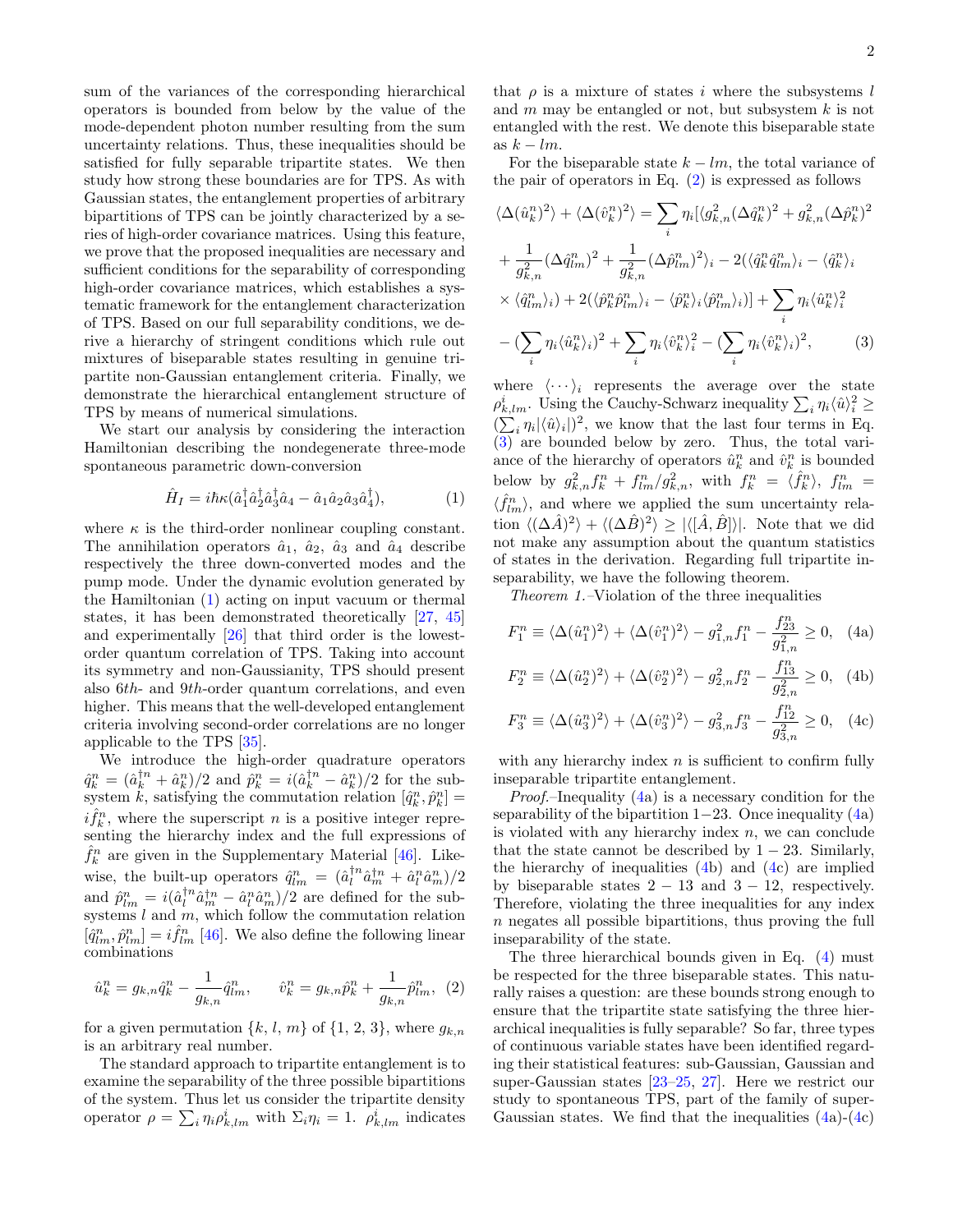are indeed sufficient and necessary conditions for the full separability of TPS. To present and prove this theorem, we need to start with some key fundamentals.

Reference [\[35\]](#page-5-3) revealed that the number and intensity of the seeding beams determine the entanglement structure and strength of the TPS, and that the seeded modes transit from super-Gaussian to Gaussian statistics. In that case, the criteria based on second-order moments are sufficient to detect entanglement [\[47,](#page-5-13) [48\]](#page-5-14). It is well known that the entanglement properties of Gaussian states can be fully characterized by its covariance matrix [\[12\]](#page-4-8). As an analogy, the TPS should have a hierarchy of three-dimensional covariance matrices due to the fact that there are only quantum correlations of order 3n among the three modes. However, these matrices may be non computable. Thus, we decompose them into three sets of two-dimensional high-order covariance matrices, which exactly correspond to the three bipartitions of the TPS. These decomposed covariance matrices have similar physical properties due to symmetry. In the following, we describe their basic characteristics.

We first collect the nonlinear quadrature operators in the vector  $\hat{R}^n = (\hat{q}_k^n, \hat{p}_k^n, \hat{q}_{lm}^n, \hat{p}_{lm}^n)^T$  and write the commutation relations as

$$
[\hat{R}_i^n, \hat{R}_j^n] = i\Omega_{ij}^n, \quad i, j = 1, ..., 4,
$$
 (5)

where  $\Omega^n = \text{diag}(J_k^n, J_{lm}^n)$  with  $J_k^n = \text{adiag}(\hat{f}_k^n, -\hat{f}_k^n)$  and  $J_{lm}^n = \text{adiag}(\hat{f}_{lm}^n, -\hat{f}_{lm}^n)$ . The high-order covariance matrices  $V^n$  is defined as  $V_{ij}^n = \langle \Delta \hat{R}_i^n \Delta \hat{R}_j^n + \Delta \hat{R}_j^n \Delta \hat{R}_i^n \rangle / 2$ , where  $\Delta \hat{R}^n = \hat{R}^n - \langle \hat{R}^n \rangle$  and  $\langle \hat{R}^n \rangle = \text{tr}[\hat{R}^n \rho],$  with  $\rho$ being the density operator of the system. Then we get  $V_{ij}^n + i \langle \Omega_{ij}^n \rangle/2 = \langle \hat{R}_i^n \hat{R}_j^n \rangle$ , where the commutation rela-tion [\(5\)](#page-2-0) and the TPS property  $\langle \hat{R}^n \rangle = 0$  are used [\[46\]](#page-5-12). Hence we have the following statement of the uncertainty principle for a TPS:

$$
V^n + \frac{i}{2} \langle \Omega^n \rangle \ge 0. \tag{6}
$$

Every physical TPS must conform to this inequality. In particular, inequality [\(6\)](#page-2-1) implies that  $V^n > 0$ . Note that these high-order covariance matrices  $V^n$  with  $n \geq 1$  only describe the correlation information corresponding to the bipartition  $k - lm$ .

 $V<sup>n</sup>$  is by definition a symmetric matrix, which can be divided into  $2\times 2$  sub-blocks

$$
V^n = \left(\begin{array}{cc} A_k & C_{k-lm} \\ C_{k-lm}^T & B_{lm} \end{array}\right),\tag{7}
$$

where  $A_k$  and  $B_{lm}$  are local high-order covariance matrices related respectively to the subsystems  $k$  and  $lm$ , and  $C_{k-lm}$  represents their correlation. Using Williamson's theorem and a suitable singular value decomposition [\[49\]](#page-5-15), we can always transform Eq.  $(7)$  into the following standard form [\[46\]](#page-5-12)

<span id="page-2-5"></span><span id="page-2-3"></span>
$$
V_1^n = \begin{pmatrix} n_1 & 0 & s_1 & 0 \\ 0 & n_2 & 0 & s_2 \\ s_1 & 0 & m_1 & 0 \\ 0 & s_2 & 0 & m_2 \end{pmatrix},
$$
 (8)

where the matrix elements satisfy the relations

$$
\frac{\mathfrak{n}_2}{\mathfrak{n}_1} = \frac{\mathfrak{m}_2}{\mathfrak{m}_1}, \qquad 2(|s_1| - |s_2|) = \sqrt{\mathfrak{n}_1 \mathfrak{m}_1} - \sqrt{\mathfrak{n}_2 \mathfrak{m}_2}, \qquad (9)
$$

with  $\mathfrak{n}_i = 2n_i - f_k^n$  and  $\mathfrak{m}_i = 2m_i - f_{lm}^n$   $(i = 1, 2)$ .

The standard form [\(8\)](#page-2-3) applies also to the bipartitions  $l - mk$  and  $m - kl$ . Local symplectic transformations do not affect the separability of the corresponding bipartitions. This implies that tripartite states with the same three sets of hierarchical standard forms [\(8\)](#page-2-3) have the same entanglement features. With these preliminaries, we now present the main theorem about the separability of the bipartition  $k - lm$ .

Theorem 2: The necessary and sufficient condition for the separability of  $V_1^n$  is that the hierarchy of operators

$$
\hat{u}_k^n = g_{k,n} \hat{q}_k^n - \frac{s_1 \hat{q}_{lm}^n}{g_{k,n}|s_1|}, \quad \hat{v}_k^n = g_{k,n} \hat{p}_k + \frac{s_2 \hat{p}_{lm}^n}{g_{k,n}|s_2|}, \quad (10)
$$

<span id="page-2-0"></span>satisfies the inequality [\(4a](#page-1-3)), where  $g_{k,n}^2 = \sqrt{\mathfrak{m}_1/\mathfrak{n}_1}$ .

Proof.–Inequality [\(4a](#page-1-3)) is already a necessary condition for the separability of the bipartition  $k - lm$ , so we only need to prove its sufficiency. Substituting  $\hat{u}_k^n$  and  $\hat{v}_k^n$  of Eq. [\(10\)](#page-2-4) into inequality [\(4a](#page-1-3)) and using the standard form  $V_1^{\hat{n}}$ , we obtain the inequality  $g_{k,n}^2(\mathfrak{n}_1 + \mathfrak{n}_2) + g_{k,n}^{-2}(\mathfrak{m}_1 +$  $m_2) - 4|s_1| - 4|s_2| \geq 0$ . Combined with Eq. [\(9\)](#page-2-5), one finds

<span id="page-2-6"></span><span id="page-2-4"></span>
$$
2|s_i| \le \sqrt{\mathfrak{n}_i \mathfrak{m}_i}.\tag{11}
$$

<span id="page-2-1"></span>Since the uncertainty principle is invariant under local standard transformations, the standard form  $V_1^n$ also satisfies Eq. [\(6\)](#page-2-1), which can be further reduced to  $\det(V_1^n + i \langle \Omega^n \rangle/2) \equiv (f_k^n)^2 (f_{lm}^n)^2 \det(V_G^n + i \langle \Omega \rangle/2) \geq 0,$ where

$$
V_G^n = \left(\begin{array}{cccc} \frac{n_1}{f_k^n} & 0 & \frac{s_1}{\sqrt{f_k^n f_{lm}^n}} & 0\\ 0 & \frac{n_2}{f_k^n} & 0 & \frac{s_2}{\sqrt{f_k^n f_{lm}^n}}\\ \frac{s_1}{\sqrt{f_k^n f_{lm}^n}} & 0 & \frac{m_1}{f_{lm}^n} & 0\\ 0 & \frac{s_2}{\sqrt{f_k^n f_{lm}^n}} & 0 & \frac{m_2}{f_{lm}^n} \end{array}\right)
$$

<span id="page-2-2"></span>and  $\Omega = \text{diag}(J_k^1, J_k^1)$  [\[46\]](#page-5-12). This is equivalent to inserting a normalization coefficient into the commutation relations and it does not affect the separability of bipartition  $k - lm$ . The standard form  $V_G^n$  together with the commutation relations  $V_G^n + i \langle \Omega \rangle / 2 \geq 0$ , suggest that the hierarchy of high-order covariance matrices  $V_G^n$  represents a set of independent bipartite Gaussian states in the linear quadratures. Inequality  $(11)$  ensures that every matrix  $V_G^n - 1/2$  is semi-positive definite, implying that all Gaussian states represented by  $V_G^n$  are separable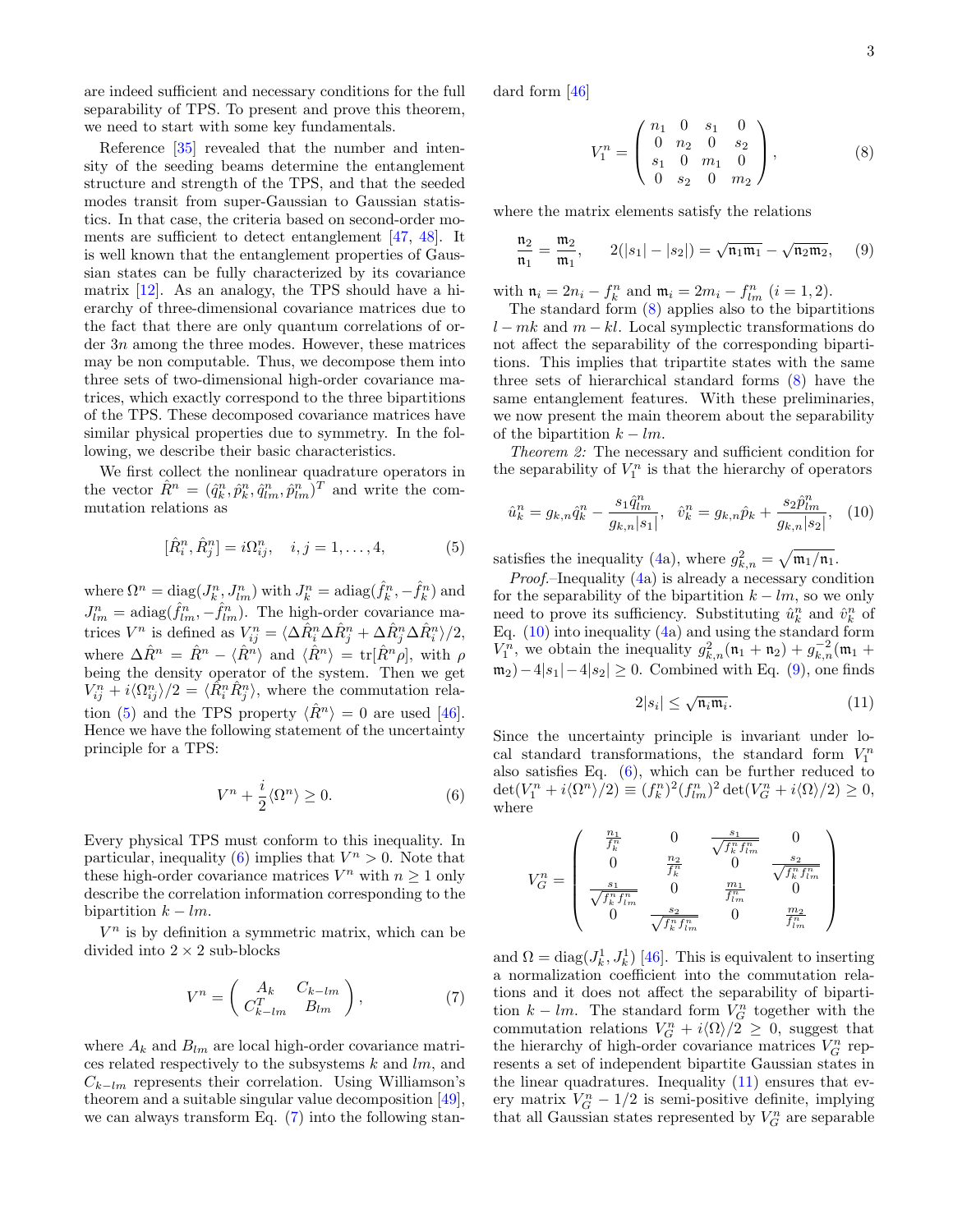[\[33,](#page-5-2) [47\]](#page-5-13), which demonstrates that the original states  $V_1^n$ are separable. This completes the proof of theorem 2.

Theorem 2 also holds for the biseparable states  $l - mk$ and  $m-kl$ . Thus, we have the following result: A super-Gaussian TPS represented by 3n high-order covariance matrices  $V_1^n$  is fully inseparable iff three pairs of hierarchical operators violate inequalities  $(4a)-(4c)$  $(4a)-(4c)$  $(4a)-(4c)$  $(4a)-(4c)$ , respectively, with any hierarchy index n. This statement is one of the main results of the paper.

Full inseparability is however not the more general form of multipartite entanglement [\[50,](#page-5-16) [51\]](#page-5-17). It can only exclude any biseparable case rather than the general one in which the state can be described as a mixture

$$
\rho = P_1 \sum_i \eta_i^{(1)} \rho_{k,lm}^i + P_2 \sum_t \eta_t^{(2)} \rho_{l,mk}^t + P_3 \sum_j \eta_j^{(3)} \rho_{m,kl}^j,
$$

where  $\sum_i P_i = 1$ . If a tripartite quantum state can not be described by this equation is said to be genuinely entangled. Genuine entanglement and full inseparability are equivalent for pure states, and the former is stricter than the latter [\[48,](#page-5-14) [51\]](#page-5-17). Regarding the genuine tripartite entanglement, we have the following main result.

Theorem 3: A tripartite state is genuinely entangled if the inequality

$$
W_n \equiv F_1^n + F_2^n + F_3^n + 4\langle \hat{q}_1^n \hat{q}_{23}^n \rangle_\rho - 4\langle \hat{p}_1^n \hat{p}_{23}^n \rangle_\rho + 2(\langle \hat{a}_1^{\dagger n} \hat{a}_1^n \rangle_\rho + \langle \hat{a}_2^{\dagger n} \hat{a}_2^n \rangle_\rho \langle \hat{a}_3^{\dagger n} \hat{a}_3^n \rangle_\rho) \ge 0
$$
 (12)

is violated for any hierarchy index n.

This criterion of tripartite genuine entanglement is obtained using the full inseparability inequalities [\(4\)](#page-1-3) in combination with the two-mode separability condition proposed by M. Hillery and M. S. Zubairy [\[40\]](#page-5-18). A detailed derivation is provided in the Supplementary Material [\[46\]](#page-5-12).

Let us now discuss the main features of the proposed criteria. For any tripartite continuous variable state, criteria [\(4\)](#page-1-3) and [\(12\)](#page-3-0) are sufficient conditions to determine entanglement. For a hierarchy index  $n = 1$ , the matrix elements of block  $C_{k-lm}$  in the high-order covariance matrix [\(8\)](#page-2-3) can be decomposed into the superposition of 3rd-order standardized moments –coskewness–  $h, i.e., \langle \hat{p}_k^1 \hat{p}_{lm}^1 \rangle = \langle \hat{p}_k^1 \hat{p}_l^1 \hat{q}_m^1 \rangle + \langle \hat{p}_k^1 \hat{q}_l^1 \hat{p}_m^1 \rangle$  and  $\langle \hat{q}_k^j \hat{q}_{lm}^j \rangle =$  $\langle \hat{q}_k^1 \hat{q}_l^1 \hat{q}_m^1 \rangle - \langle \hat{q}_k^1 \hat{p}_l^1 \hat{p}_m^1 \rangle$ , recently measured experimentally for TPS [\[26\]](#page-4-17). Inequality [\(11\)](#page-2-6) indicates that even if there are non-Gaussian correlations among the three modes, they may not be entangled, which means that non-zero high-order standardized moments are a necessary but not sufficient condition for diagnosing non-Gaussian entanglement. Thus, based on the standard form  $(8)$ , violations of criteria  $(4)$  and  $(12)$  imply fully inseparable and genuine tripartite non-Gaussian entanglement, respectively. In addition, the elements in the block  $C_{k-lm}$  have state-independent properties [\[46\]](#page-5-12), which significantly simplify the complexity of experimental measurements compared to other cases where determining non-Gaussian entanglement requires two different measurement protocols, non-Gaussianity and inseparability [\[23–](#page-4-15)[25\]](#page-4-16).



<span id="page-3-1"></span><span id="page-3-0"></span>FIG. 1. Evolution of  $F_1^n$  and  $W_n$  as a function of the interaction strength  $\xi$ .  $F_1^n < 0$  and  $W_n < 0$  indicate full inseparability and genuine entanglement, respectively.  $g_{1,n} = g_{2,n} =$  $g_{3,n} = 1, \xi = \kappa \alpha_p t$  and  $\alpha_p = \sqrt{10}$ . Note that  $F_1^n = F_2^n = F_3^n$ .

So far, there are other types of genuine tripartite entanglement criteria derived from the uncertainty principle [\[48,](#page-5-14) [51\]](#page-5-17) and the Cauchy-Schwartz inequality [\[45\]](#page-5-11). No assumptions were made there about the statistical properties of the states in deriving these criteria, so in principle they apply to any tripartite continuous-variable state, Gaussian or non-Gaussian. In particular, A. Agustí  $et$ al. reported that violation of a proposed sufficient condition reveals non-Gaussian entanglement [\[45\]](#page-5-11). This criterion reveals 3rd-order –or n=1– TPS entanglement rather than a complete hierarchy of non-Gaussian entanglement. Our criteria is thus more general since it captures tripartite non-Gaussian entanglement in moments of order 3n, detecing entanglement in a parameter range where 3rdorder criteria fail. Moreover, the high-order moments in our criteria can be measured by heterodyne detection, as opposed to the homodyne correlation experiments required in Ref. [\[45\]](#page-5-11).

To conclude this Letter, we present the numerical verification of the proposed criteria. Using the interaction Hamiltonian [\(1\)](#page-1-0), the master equations are solved numerically to deduce the final state of system at time t considering that the initial state is vacuum for the triplets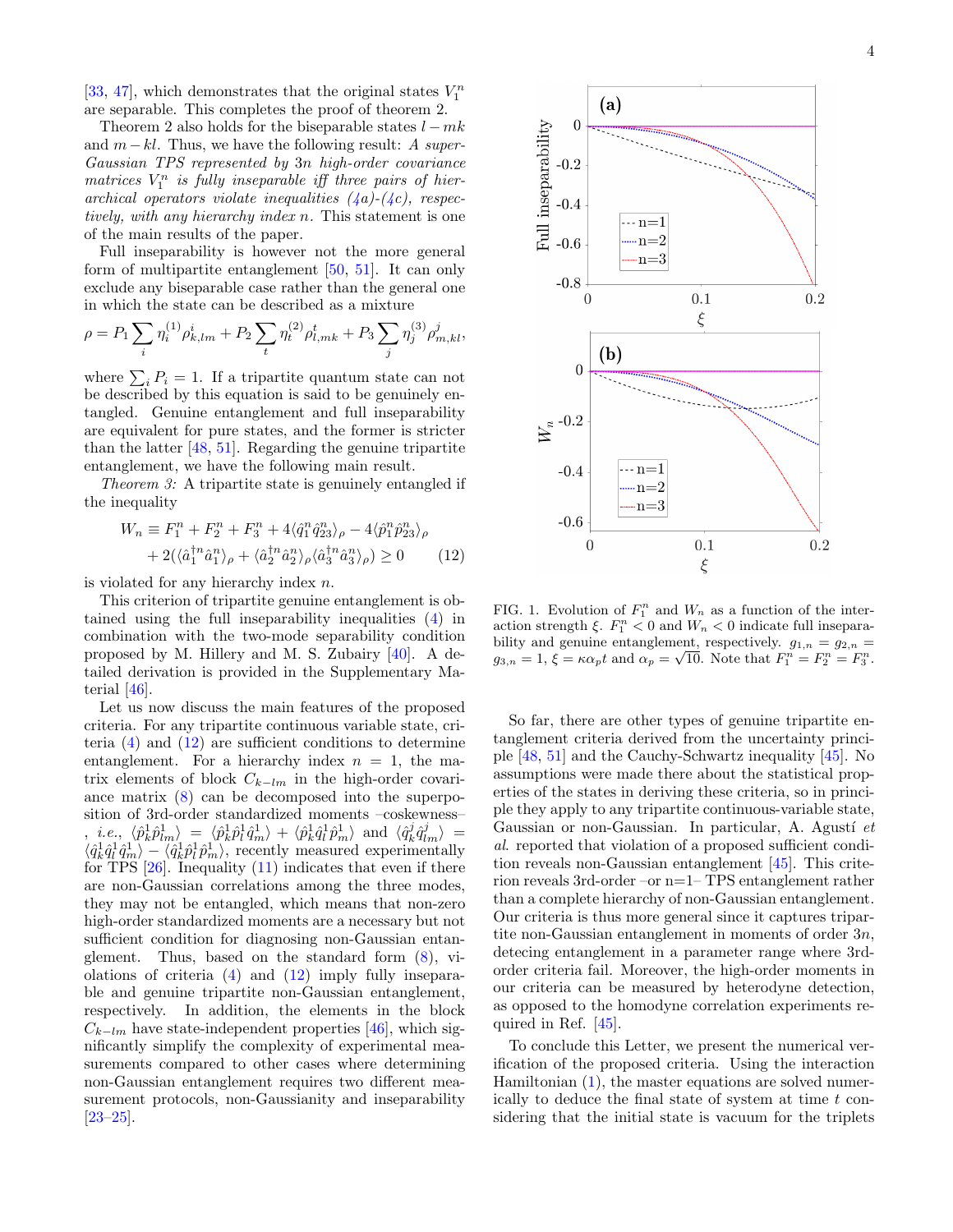and a coherent mode  $\alpha_p$  for the pump [\[27\]](#page-4-18). Figure [1\(](#page-3-1)a) shows the evolution of  $\hat{F}_1^n$  versus the interaction strength  $\xi = \kappa \alpha_p t$ , where  $g_{1,n} = g_{2,n} = g_{3,n} = 1$ .  $F_1^n = F_2^n = F_3^n$ as expected from the symmetry of the TPS.  $F_1^{n=1,2,3} < 0$ in the parameter region demonstrating full inseparability related to the 3rd-, 6th- and 9th-order covariance matri-ces of the TPS. Figure [1\(](#page-3-1)b) shows the evolution of  $W_n$ versus the interaction strength.  $W_n < 0$  in the parameter region demonstrating genuine entanglement. Starting from the vacuum, the genuine tripartite non-Gaussian entanglement is firstly loaded on the 3rd-order covariance matrices  $(n = 1)$  and then gradually transitioned to the higher-order covariance matrices  $(n = 2, 3)$  with the increase of the interaction strength. Therefore, TPS exhibit a hierarchical entanglement structure over a considerable range of parameters.

In summary, the continuous variable entanglement of triple-photon states produced by nondegenerate threemode spontaneous parametric down-conversion can be fully characterized by three groups of hierarchies of highorder covariance matrices. We proposed three hierarchies of sufficient and necessary conditions for separability applicable to these high-order covariance matrices.

- <span id="page-4-0"></span>[1] A. Einstein, B. Podolsky, and N. Rosen, [Phys. Rev.](http://journals.aps.org/pr/abstract/10.1103/PhysRev.47.777) 47, [777 \(1935\).](http://journals.aps.org/pr/abstract/10.1103/PhysRev.47.777)
- <span id="page-4-1"></span>[2] L. Amico, R. Fazio, A. Osterloh, and V. Vedral, [Rev.](http://dx.doi.org/10.1103/RevModPhys.80.517) Mod. Phys. 80[, 517 \(2008\).](http://dx.doi.org/10.1103/RevModPhys.80.517)
- <span id="page-4-2"></span>[3] A. Heidmann, R. J. Horowicz, S. Reynaud, E. Giacobino, C. Fabre, and G. Camy, [Phys. Rev. Lett.](http://dx.doi.org/ 10.1103/PhysRevLett.59.2555) 59, 2555 [\(1987\).](http://dx.doi.org/ 10.1103/PhysRevLett.59.2555)
- <span id="page-4-3"></span>[4] D. Zhang, C. Li, Z. Zhang, Y. Zhang, Y. Zhang, and M. Xiao, Phys. Rev. A 96[, 043847 \(2017\).](http://dx.doi.org/10.1103/PhysRevA.96.043847)
- <span id="page-4-4"></span>[5] H. P. Yuen, *Phys. Rev. A* **13**[, 2226 \(1976\).](http://dx.doi.org/10.1103/PhysRevA.13.2226)
- [6] B. L. Schumaker and C. M. Caves, [Phys. Rev. A](http://dx.doi.org/10.1103/PhysRevA.31.3093) 31, 3093 [\(1985\).](http://dx.doi.org/10.1103/PhysRevA.31.3093)
- [7] M. O. Scully and M. S. Zubairy, *Quantum optics* (American Association of Physics Teachers, 1999).
- <span id="page-4-5"></span>[8] G. S. Agarwal, Quantum optics (Cambridge University Press, 2012).
- <span id="page-4-6"></span>[9] L. Gerd et al., Quantum information with continuous variables of atoms and light (World Scientific, 2007).
- [10] D. Petz, Quantum information theory and quantum statistics (Springer Science & Business Media, 2007).
- <span id="page-4-7"></span>[11] S. L. Braunstein and A. K. Pati, Quantum information with continuous variables (Springer Science & Business Media, 2012).
- <span id="page-4-8"></span>[12] S. L. Braunstein and P. van Loock, [Rev. Mod. Phys.](http://dx.doi.org/10.1103/RevModPhys.77.513) 77, [513 \(2005\).](http://dx.doi.org/10.1103/RevModPhys.77.513)
- <span id="page-4-9"></span>[13] S. Lloyd and S. L. Braunstein, *[Phys. Rev. Lett.](http://dx.doi.org/10.1103/PhysRevLett.82.1784)* **82**, 1784 [\(1999\).](http://dx.doi.org/10.1103/PhysRevLett.82.1784)
- [14] S. D. Bartlett, B. C. Sanders, S. L. Braunstein, and K. Nemoto, [Phys. Rev. Lett.](http://dx.doi.org/10.1103/PhysRevLett.88.097904) 88, 097904 (2002).
- [15] N. C. Menicucci, P. van Loock, M. Gu, C. Weedbrook, T. C. Ralph, and M. A. Nielsen, [Phys. Rev. Lett.](http://dx.doi.org/ 10.1103/PhysRevLett.97.110501) 97, [110501 \(2006\).](http://dx.doi.org/ 10.1103/PhysRevLett.97.110501)
- [16] M. Ohliger, K. Kieling, and J. Eisert, *[Phys. Rev. A](http://dx.doi.org/10.1103/PhysRevA.82.042336)* 82, [042336 \(2010\).](http://dx.doi.org/10.1103/PhysRevA.82.042336)

This provides a systematic framework for the study of triple-photon state entanglement. Furthermore, we derived a hierarchy of genuine tripartite non-Gaussian entanglement criterion. Through numerical simulations, we revealed that triple-photon states possess a hierarchy of fully inseparable and genuine tripartite non-Gaussian entanglement structures. This feature may have potential applications in quantum key distribution, quantum teleportation, or quantum computing, among others. We expect that the proposed criteria will help experimentalists to verify the entanglement features of non-Gaussian tripartite continuous variable states in future experiments.

## ACKNOWLEDGEMENT

This work was supported by the National Key Research and Development Program of China (2017YFA0303700), National Natural Science Foundation of China (61975159) and by the Agence Nationale de la Recherche through Project TRIQUI (No. ANR 17-CE24-0041).

- <span id="page-4-10"></span>[17] M. Ohliger and J. Eisert, Phys. Rev. A **85**[, 062318 \(2012\).](http://dx.doi.org/10.1103/PhysRevA.85.062318)
- <span id="page-4-11"></span>[18] L. Hu, M. Al-amri, Z. Liao, and M. S. Zubairy, [Phys.](http://dx.doi.org/ 10.1103/PhysRevA.102.012608) Rev. A 102[, 012608 \(2020\).](http://dx.doi.org/ 10.1103/PhysRevA.102.012608)
- <span id="page-4-12"></span>[19] T. Opatrný, G. Kurizki, and D.-G. Welsch, *[Phys. Rev.](http://dx.doi.org/10.1103/PhysRevA.61.032302)* A 61[, 032302 \(2000\).](http://dx.doi.org/10.1103/PhysRevA.61.032302)
- [20] S. Olivares, M. G. A. Paris, and R. Bonifacio, [Phys. Rev.](http://dx.doi.org/10.1103/PhysRevA.67.032314) A 67[, 032314 \(2003\).](http://dx.doi.org/10.1103/PhysRevA.67.032314)
- <span id="page-4-13"></span>[21] F. Dell'Anno, S. De Siena, L. Albano, and F. Illuminati, Phys. Rev. A 76[, 022301 \(2007\).](http://dx.doi.org/ 10.1103/PhysRevA.76.022301)
- <span id="page-4-14"></span>[22] H. Strobel, W. Muessel, D. Linnemann, T. Zibold, D. B. Hume, L. Pezzè, A. Smerzi, and M. K. Oberthaler, [Sci](https://science.sciencemag.org/content/345/6195/424)ence 345[, 424 \(2014\).](https://science.sciencemag.org/content/345/6195/424)
- <span id="page-4-15"></span>[23] H. Jeong, A. Zavatta, M. Kang, S.-W. Lee, L. S. Costanzo, S. Grandi, T. C. Ralph, and M. Bellini, [Nat.](https://www.nature.com/articles/nphoton.2014.136) Photonics 8[, 564 \(2014\).](https://www.nature.com/articles/nphoton.2014.136)
- [24] O. Morin, K. Huang, J. Liu, H. Le Jeannic, C. Fabre, and J. Laurat, [Nat. Photonics](https://www.nature.com/articles/nphoton.2014.137) 8, 570 (2014).
- <span id="page-4-16"></span>[25] Y.-S. Ra, A. Dufour, M. Walschaers, C. Jacquard, T. Michel, C. Fabre, and N. Treps, [Nat. Phys.](https://www.nature.com/articles/s41567-019-0726-y) 16, 144  $(2020)$
- <span id="page-4-17"></span>[26] C. W. S. Chang, C. Sabín, P. Forn-Díaz, F. Quijandría, A. M. Vadiraj, I. Nsanzineza, G. Johansson, and C. M. Wilson, *Phys. Rev. X* **10**[, 011011 \(2020\).](http://dx.doi.org/10.1103/PhysRevX.10.011011)
- <span id="page-4-18"></span>[27] D. Zhang, Y. Cai, Z. Zheng, D. Barral, Y. Zhang, M. Xiao, and K. Bencheikh, [Phys. Rev. A](http://dx.doi.org/ 10.1103/PhysRevA.103.013704) 103, 013704  $(2021).$
- <span id="page-4-19"></span>[28] Y. Zheng, O. Hahn, P. Stadler, P. Holmvall, F. Qui-jandría, A. Ferraro, and G. Ferrini, [PRX Quantum](http://dx.doi.org/ 10.1103/PRXQuantum.2.010327) 2, [010327 \(2021\).](http://dx.doi.org/ 10.1103/PRXQuantum.2.010327)
- <span id="page-4-20"></span>[29] J. Douady and B. Boulanger, Opt. Lett. 29[, 2794 \(2004\).](http://dx.doi.org/10.1364/OL.29.002794)
- <span id="page-4-21"></span>[30] M. G. Moebius, F. Herrera, S. Griesse-Nascimento, O. Reshef, C. C. Evans, G. G. Guerreschi, A. Aspuru-Guzik, and E. Mazur, Opt. Express 24[, 9932 \(2016\).](http://www.opticsexpress.org/abstract.cfm?URI=oe-24-9-9932)